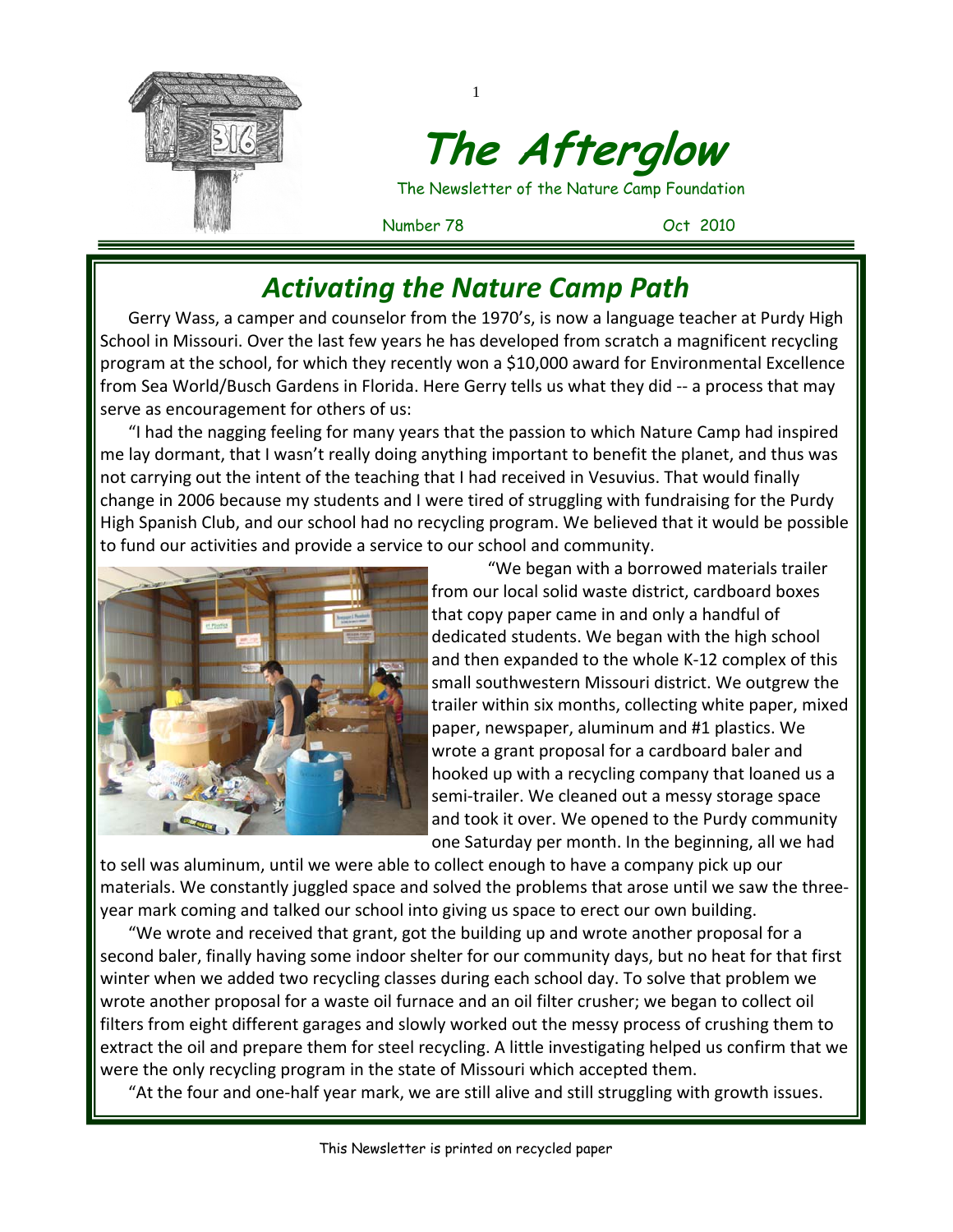

We have published a book about our model to help other schools do what we do. We have re‐ ceived \$92,000 in grants and awards and we are just about to add four new machines to fully equip our building—two more balers, a can compactor and a conveyor. We have recycled nearly 300,000 pounds of materials since we started and will probably soon reach 150,000 pounds per year. We have made over \$10,000 for club activities and scholarships; we are also beginning to pay for some community needs such as two new barbecue grills for our city park.

We are a full-fledged player in the recycling business with a world of possibilities still open to us. So our focus for the present is on sustain‐ ing our all‐volunteer, student‐run program which we believe to be the only school‐based, industrial recycling program in the nation. We are now open two Saturdays per month, and I still do this in addition to teaching six classes per day, and monitoring those two recycling classes. We are open through the summer, and we more and more depend on middle school students to sustain us.

"We have realized that sustainability is going to be a very profound subject for us, and we've identified at least eight different levels to work on simultaneously, including economically, industri‐ ally, socially, scientifically, academically and linguistically, which is probably the most important, to be able to capture the imaginations of others and interest them in what we do. We are casting a broad net around the idea of sustainability.

"It is an astounding place to walk into on a community Saturday morning, to see the various processes going on and kids going in all directions, as community members come in and work side by side with us to sort and process. We have begun a detailed training program with ten different levels that will be a powerful addition our students' résumés when they graduate, and we are now graduating students who want to stay involved and will help me give it over to the community be‐ fore it wears me out. It is an extraordinary undertaking, but we are proving that when they are empowered, young people can accomplish amazing environmental work, even to being at the core of the economic reorganization of their communities. We are really trying to slow down the flow of garbage long enough to return some of that money to our community before it is lost forever to some outside company.

"I no longer have any of those feelings of not following the Nature Camp path. I believe that my first beloved counselors—Tim Melester, Lisa Rossbacher, Peter Mehring, Christine Stinson, Brent Heath (and many others I'm losing track of), would be happy to know that they helped instill the drive in me to do this. Credit also goes to all the people I worked with at camp and to those who have been part of welcoming me back through these years until I could find may way to this point. I needed to keep the camp connection alive to help me remember that early intent, and wherever you are on your Nature Camp path, I hope you can take heart and take the time you need to find your fullest purpose." -- Gerry Wass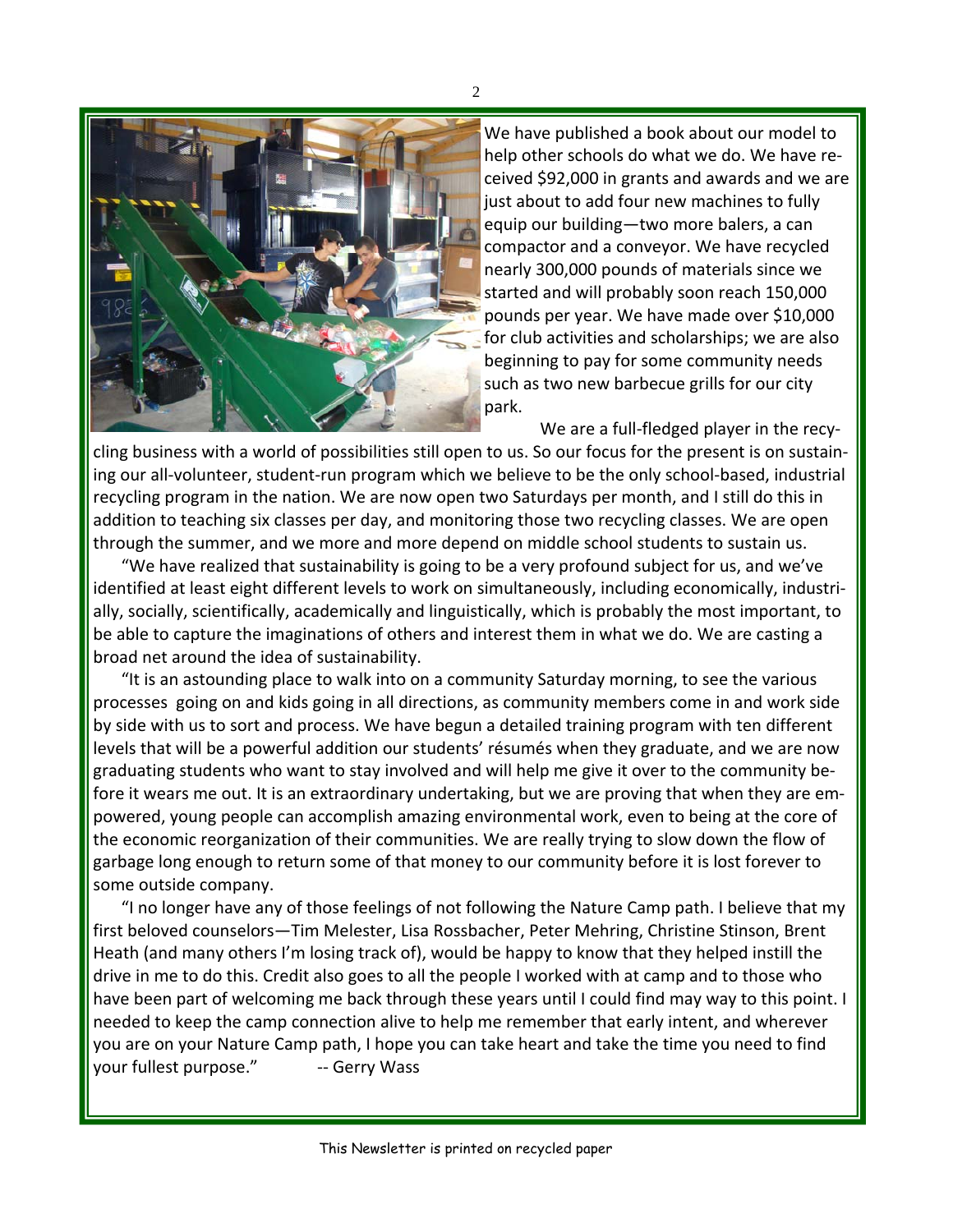#### **Notes from Nature Camp, Inc.**

We enjoyed another successful and gratifying summer at Nature Camp. Enrollment declined slightly from 2009, but the total number of applications topped 400 for the first time in over a decade and at one point this spring each session had a waiting list for both boys and girls. Moreover, I believe this was only the third or fourth year in Nature Camp's history in which at least 85 campers attended each of the four sessions. Forty‐four percent of the campers received some form of financial assistance, including 78 who were granted tuition reduction from Nature Camp.The most exciting highlight from this summer was the procurement of many more local sources of food. We now have relationships with two farmers who delivered produce throughout the summer, nearly all our meat comes from a local abattoir/retail store (which processes the proprietor's own beef, as well as local pork and chicken), and nearly all our flour came from Wade's Mill, a local 18<sup>th</sup> century gristmill which grinds, in part, wheat grown in Stuarts Draft. During the course of the summer we enjoyed a wide variety of local meat, dairy, tofu, fruits and vegeta‐ bles, jam, and honey—all raised, grown, or produced within 100 miles of Camp. Our dedicated and talented cooks, Lucas Gillenwater and Christopher Powell, deserve tremendous credit for embracing this ef‐ fort, for taking the time to pick up food from Lexington and other places, and for the greater effort required to make meals largely from scratch. This summer they baked nearly all the bread (including buns) and even made their own chicken patties and pork barbeque, which were incomparably better than what we had been buying commercially. We did wind up spending more money on food, but nevertheless managed to stay within the budget, and 30 percent of our food dollars went to local producers. I often hear compliments about the food at Camp, but this year the number of compliments—and their sincerity—was greater than ever.

In June we inducted six new members into the Nature Camp Roll of Honor:

- **Helen Worth Gordon**—for her leadership and foresight in helping to establish Nature Camp and to forge a lasting relationship with the U.S. Forest Service. Mrs. Gordon attended in January 1941 a pivotal meet‐ ing of the Conservation Committee of the Virginia Federation of Garden Clubs, under the chairmanship of Lillian Schilling. During the meeting Mrs. Schilling proposed sponsoring someone to attend the Audubon Society camp in Maine and thence to return to Virginia equipped to serve as an instructor for young people in the study of natural resources. To this suggestion Mrs. Gordon is reported to have re‐ marked, "Why a state with all the natural resources [that] Virginia has within her borders should find it necessary to study nature lore in the state of Maine, or anywhere else, excepting within her own pre‐ cincts is something beyond my comprehension."
- **Ben McIlwaine**—for igniting the very spark which led to the formation of the Nature Camp Foundation. In 1988 Ben organized a reunion of former campers and counselors, during which the notion of creating an alumni organization and tax‐exempt foundation was born. The following year the Nature Camp Foundation was established.
- **Bill Pinkham**—for visionary leadership as an early member of the NCF Board of Directors. Bill proposed establishing the Lillian Schilling Fellows program, to encourage NCF members to commit to pledges of annual support and ultimately to donate at least \$1000 to the organization, and secured NCF's pur‐ chase of two multi‐passenger vans for Nature Camp, including the Chevy van which we still drive.

**Nell Jefferson Fredericksen**—for generous and boundlessly creative contributions to Nature Camp. For 25 years Nell has created the design for each summer's edition of the Nature Camp T‐shirt. This year's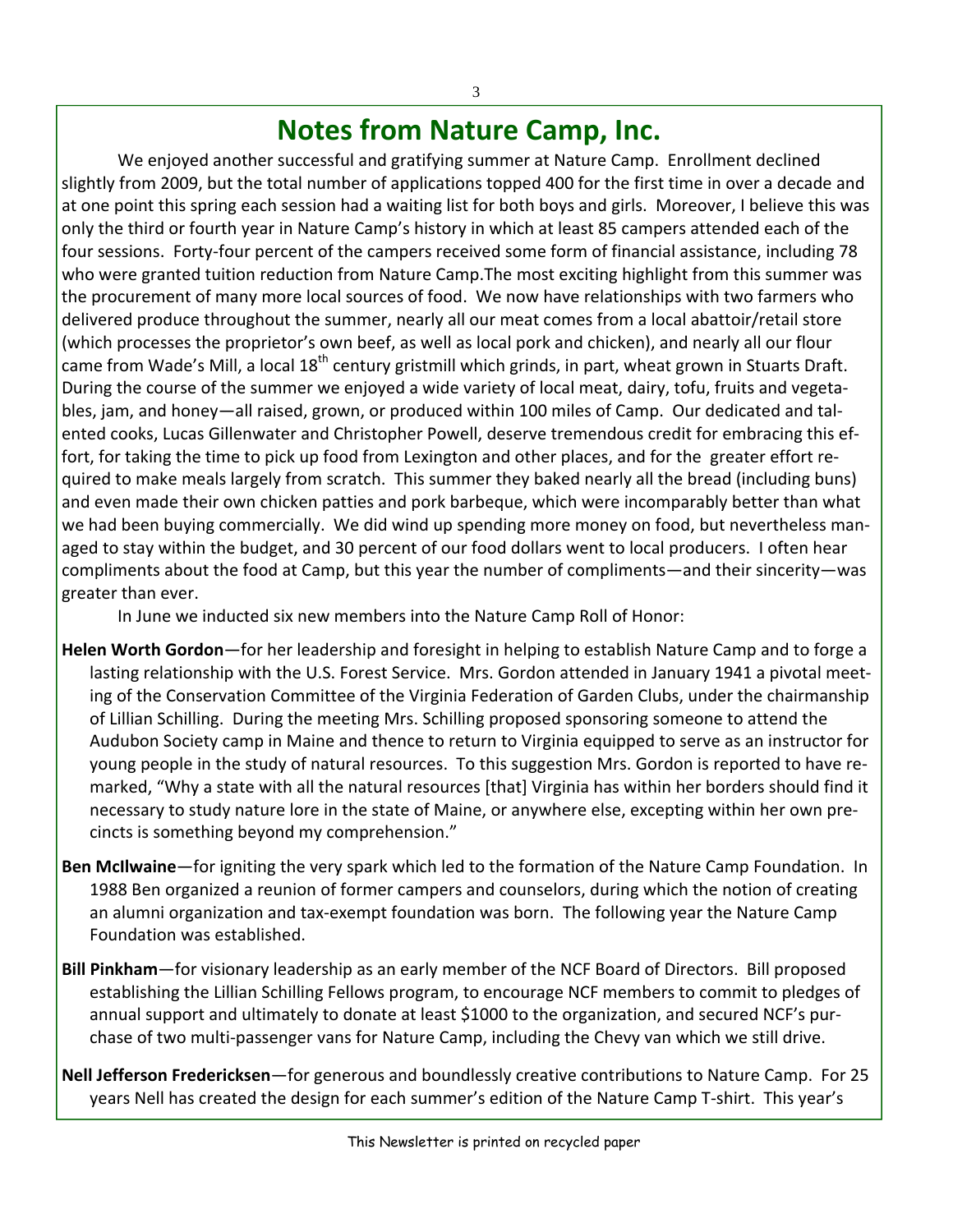drawing brings back her drawing of hands linked in the Friendship Circle (which she placed over a de‐ piction of the chapel for a shirt design several years ago which included the bear paws of longtime di‐ rector Colonel John H. Reeves, Jr. in the center) with the iconic image of the bridge over Big Mary's un‐ derneath. Nell of course also serves as director of communications for the NCF, in which capacity she formats *The Afterglow*, and this past spring she also designed the beautiful and sublime plaque, featur‐ ing a dogwood tree and tiger swallowtail butterfly, permanently honoring major contributors to the NCF's recent Campaign for Nature Camp.

- **Lyt Wood**—for tireless service to Nature Camp, particularly in care of our trees and in the interest of main‐ taining a safe environment. As a faithful participant in the NCF's semi‐annual Service Weekends, Lyt has spent untold hours pruning the trees in and around Camp and removing dead limbs—and occasionally entire trees—which pose a safety hazard or which threaten the structural integrity of buildings. In so doing Lyt has saved Nature Camp countless thousands of dollars.
- **Amy Beaird**—for 25 years of exemplary and professional service to the Nature Camp staff, including 13 as Camp's primary emergency medical technician.

Finally, we will implement a change to the application procedure for 2011 (which actually repre‐ sents a return to the practice of several years ago). Applications will be available in late November as they have for several years, but may not be returned until 15 January 2011. This procedure is intended to allow garden clubs and other sponsoring organizations sufficient time to select scholarship recipients before ses‐ sions fill. Dates for the 2011 sessions are posted on the Nature Camp website (www.naturecamp.net).

On behalf of Nature Camp, I thank all of you for your continued support. ‐ Flip Coulling



### **Donors to the Campaign for Nature Camp Honored**

A permanent display honoring donors to the Cam‐ paign For Nature Camp now hangs in the front room of the Staff house. The display features a blooming dog‐ wood tree, made up of 52 hand painted tiles, that echoes the Nature Camp logo. The display was designed, painted and donated by Nell Jefferson Fredericksen. Donors who gave in the giving levels of \$1000 and above have their names featured on the different areas of the tree—the leaves, flowers, limbs, trunk and roots.

All members of the Nature Camp family are deeply grateful for the generosity of all our donors to the Cam‐ paign. As you all know, Camp is flourishing and this would not have been possible without so much support from all of you.

Thank you.

This Newsletter is printed on recycled paper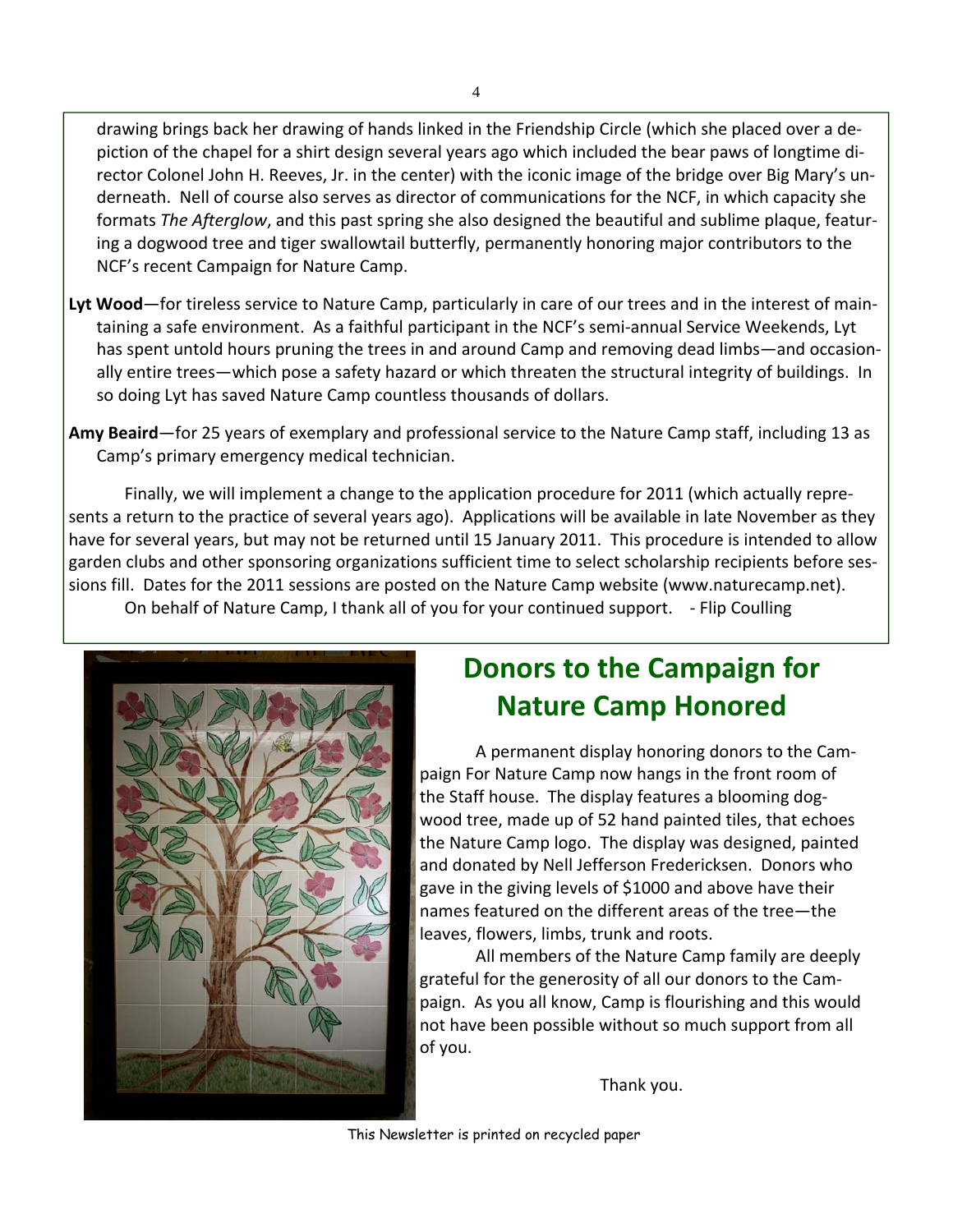Nature Camp Trivia Question #3: What year did the floating of the candles on the water during closing ceremony begin?

#### **Shapes and Patterns in Nature: Adult Session 2010**

June 11‐15 saw almost fifty people at camp for the 21st Adult Session. Among them were about a dozen staff members for the summer session attending as guests of Nature Camp Inc. Almost half of the remaining registrants were new to Adult Session, including members of garden clubs, Master Naturalists, and several parents of recent counselors.

The session was very successful, with excellent talks and activities by new and previous instruc‐ tors. New or especially noteworthy were: a string band class culminating in a concert (organized by Michaux Hood with assistance from Molly Pickral and friend Marc Perdue), a chapel service by the Rev. Bernard Bangley, a class on new agricultural techniques and a slide show on agriculture in de‐ veloping countries by Bruce Williams. We instituted a nature treasure hunt on the last evening which was well received and will become a standard offering. Other highlights included Betsy Bangley's class on making leaf prints, a silver‐jewelry class by Nell Fredericksen, and an informative review of the controls on stream shapes and the unintended effects of engineering on stream flow by Gerald Pottern. Sunday morning we had a field trip to see the effects of Hurricane Isabel on the South River and discussed the problems of balancing environmental requirements and flooding con‐ cerns of landowners.

Adult Session next year will be August 19‐23, right after Fourth Session. The spring 2011 issue will carry more information, or you can check the web site in February.

We would also like to share some remembrances of one camper's experience this summer:

#### **Never Too Late To Go To Camp**

by Tina Taverna

As a youngster, I never had the opportunity to attend camp. So at the age of 67, I thought – it's never too late! Camping in the woods has always been one of my hidden wishes in life. Another one of my wishes was to someday join a garden club when I retired. Well, six years ago, my husband, Jim, and I moved to Ford's Colony where both of my dreams came true, made possible by my joining the Ford's Colony Garden Club.

 The Ford's Colony Garden Club provides Nature Camp scholarships to students in our area. Na‐ ture Camp, located in the picturesque Blue Ridge Mountains, was started by the Virginia Federation of Garden Clubs in 1942 and is one of the oldest camps of its kind in the country. The scholarships are funded to the recipients through profits made by the Club's yearly Hidden Gardens Tour. As Chairman of the Scholarship Committee, I am happy to say that we were able to sponsor five stu‐ dents to Nature Camp this year, plus help provide the camp with a new washer/dryer.

 My contacts with Nature Camp revealed that the camp offers an Adult Session each summer! So it occurred to me that if I could convince Jim that this was a chance of a lifetime, camp might be in my future and I might be able to check one of my dreams off my "bucket list". I also thought it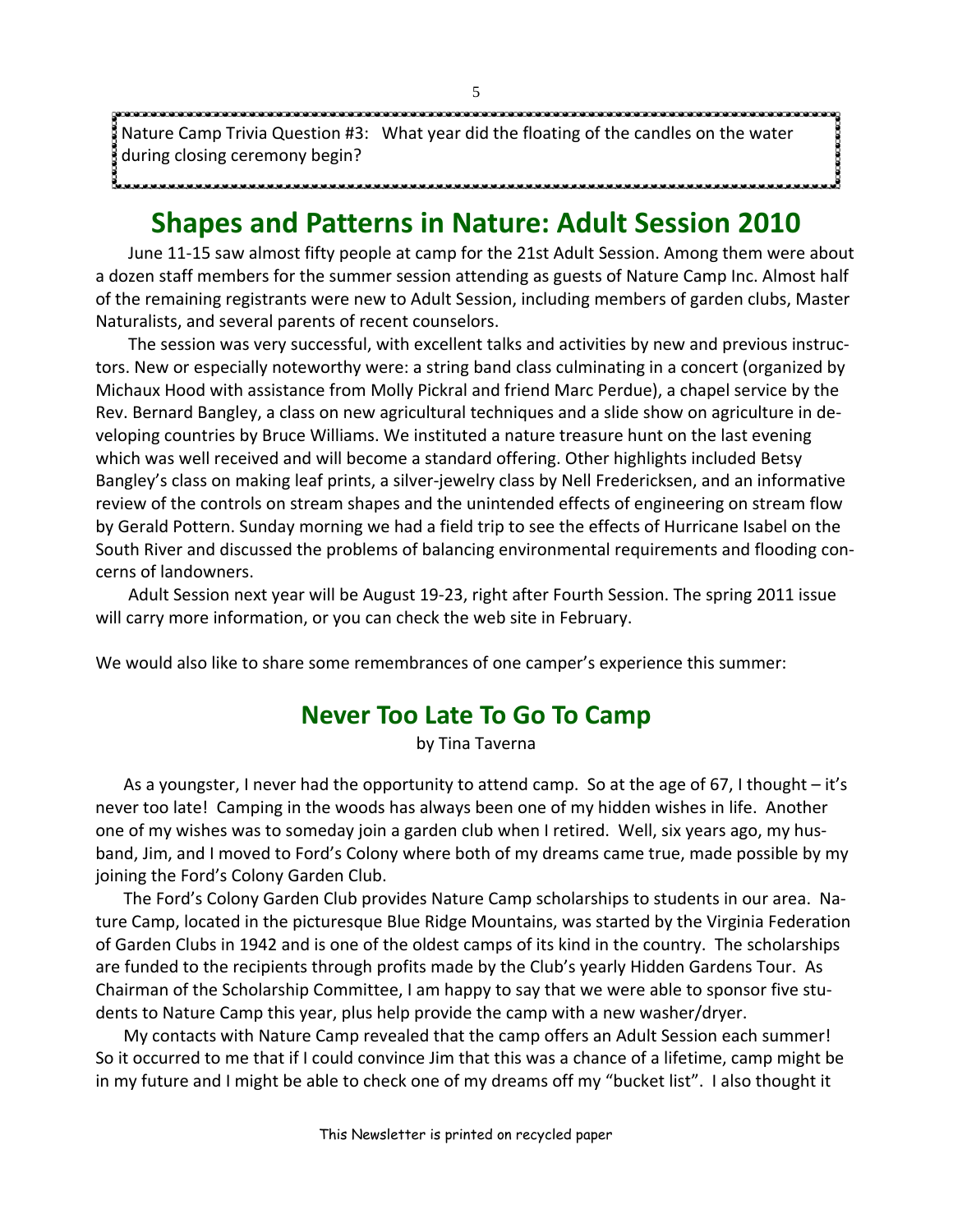would be fun to invite another couple to join us in the adventure and managed to convince our friends, Ellen and Paul Salvione, to come along. Well, my plan worked!

 Needless to say, I was hoping that our four days in the mountains would prove to be enjoyable and memorable for all of us and they were! Each morning at eight o'clock, we arrived at the mess hall for breakfast, one of three meals served each day with a vegetarian alternative as part of every meal. Between meals and on into the evening, we took hikes and field trips, observed flora



and fauna, and attended a variety of lectures taught by experts in the fields of biology, astronomy, botany, geol‐ ogy, forestry, agriculture and environmental science. We even learned about herpetology, which was a new one to me! In case you are wondering, herpetology is the study of reptiles and amphibians and yes, we saw snakes. Three "counselors" ran tutorials in playing Ap‐ palachian string band music, and both Jim and Paul per‐ formed in the string band concert on our third evening at camp. It was wonderful!

I kept a diary of my camping adventure, but before

putting it away along with all my pictures, collected leaves and memories of a wonderful Nature Camp experience, I just thought I would share it with you all in the event you too have a desire to go to camp someday.

 Remember, it is never too late to do something you may have always dreamed about but just didn't have time to do.



#### **Ed Healey**

We are sorry to report the death of Ed Healey on July 6. He was the husband of Margaret Healey, who served as president of Nature Camp, Inc. and the VFGC from 2003 to 2005. Margaret and Ed were steadfast supporters of Nature Camp, although declining health precluded their atten‐ dance at any events at camp in recent years. After Margaret's term as president ended in 2005 they both made a brief appearance at the reunion over the Memorial Day weekend just to express their appreciation for all that the NCF and its members had done to support camp.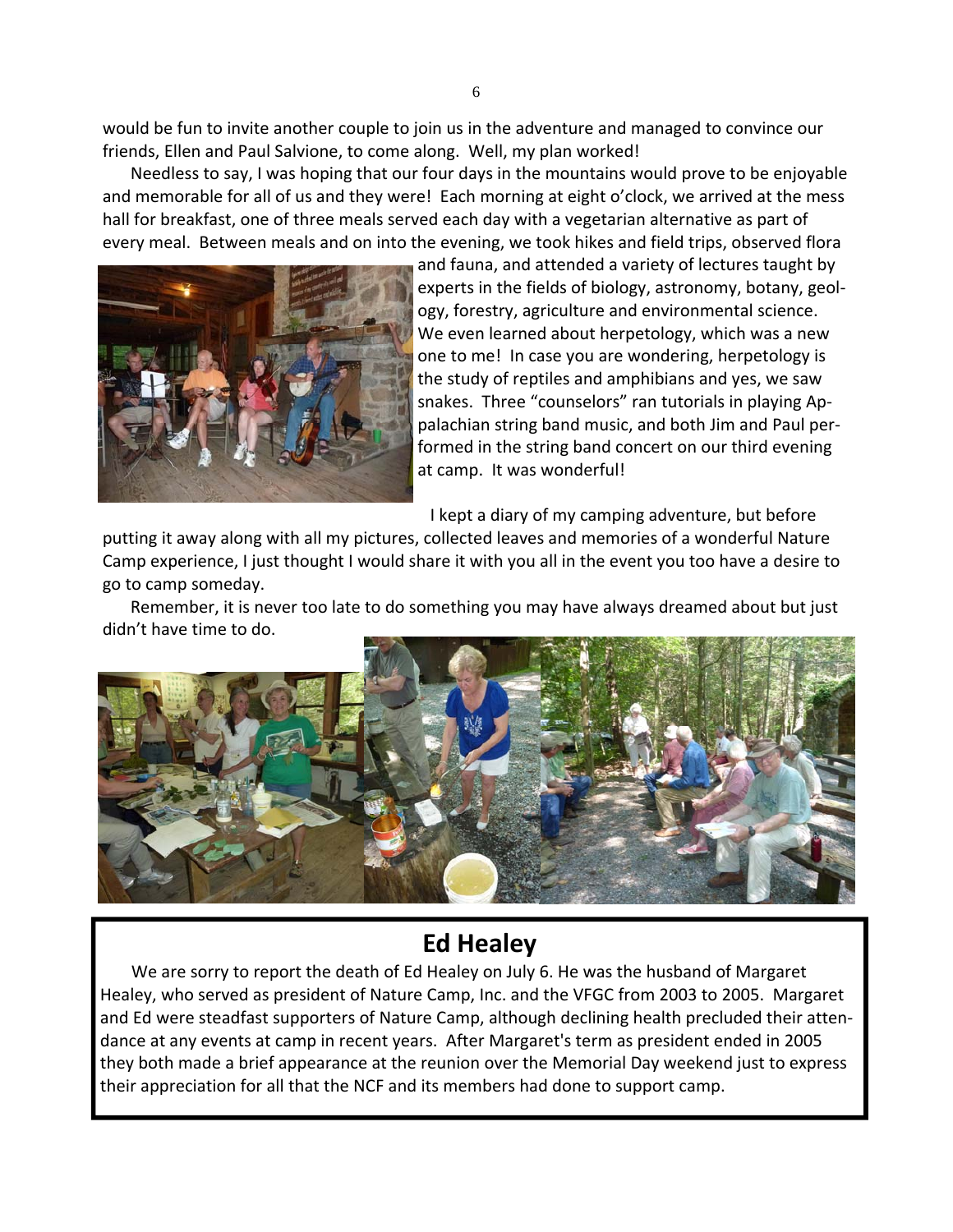

# **NATURE CAMP REUNION 2010**

It was a simply wonderful fall weekend at Nature Camp for the 2010 Reunion! The sun was shining and the humidity was low as over 100 alumni of Na‐ ture Camp, spanning from the 1950's to the present, reunited to share memo‐ ries and revisit old haunts. Early arrivals on Friday enjoyed a lively social hour

on the L.S. porch, complete with hors d'oeuvres (squishies, gorp & bug juice) served by Ryan Farr and Barak Brashear dressed in *tuxedos*! Every‐ one had fun catching up with old friends, as well as making some new ones. After supper, everyone gathered in the L.S. to watch a slide show on the history of Nature Camp presented by the current camp director, Flip Coulling. Additional commentary was given by Catharine Tucker and Ken Karb on some of the older pictures taken in the '50's and '60's while they were at camp. The evening concluded with a short music and sing‐ ing session.

Saturday was a fun‐filled day, with numerous activities for every‐ one to choose from:

- Early morning bird walk led by Tom Wiebodlt
- Unicycling lessons on the play field with Kristin Brubaker
- Shopping at the Canteen (thanks to Amy Beaird!)
- 'Show & Tell' displays on the L.S. porch
- Playing in Big Mary's Creek & creating artwork with paint rocks
- Multiple hikes around camp, including Lookout Rock, Mine Mtn., McClung Mtn., and Table Rock
- Leisure time to visit with friends or just relax

Saturday evening activities included an NCF open membership meeting, campfire complete with Percy, and music & singing in the L.S. Those who were able to stay through Sunday morning enjoyed the op‐ tions of another early morning bird walk (led by Barak B.), chapel service, and a Botany/Nature walk around camp with Catharine Tucker. The cooks worked hard to create great meals with homemade desserts throughout the weekend. When it came time to leave, everyone was already talking about and anticipat‐

ing the next reunion! ‐ Jet Lawler



This Newsletter is printed on recycled paper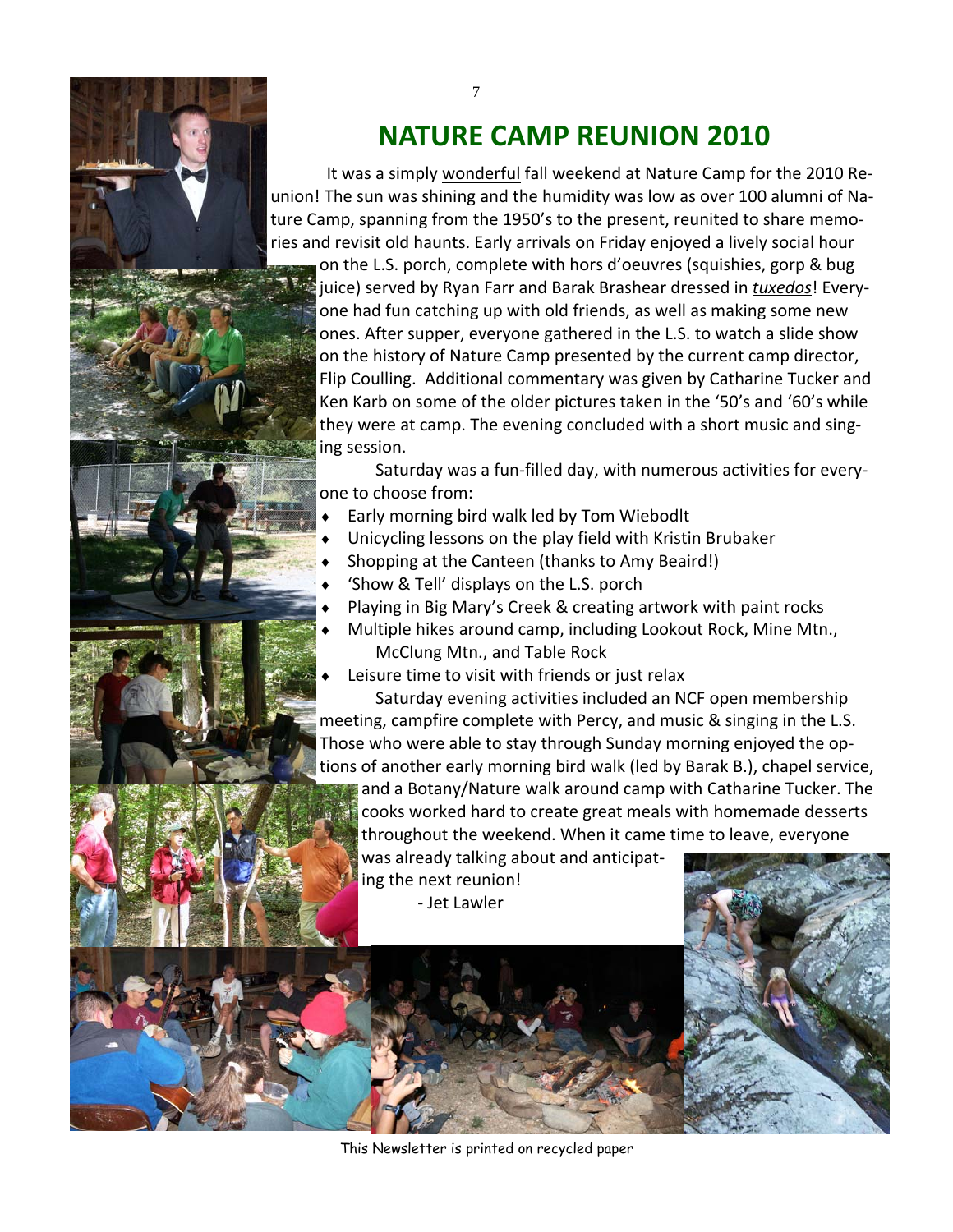8

#### **A Good Case of Shingles: Service Weekend May 2010**



It took four weekends, from September 2008 to May 2010, but the job is done: the L.S. Building has a new covering of shingles. Several people arrived on Thursday afternoon to re‐ move the two layers of old shingles and roofing felt and install the tar paper. Shingling was completed during the weekend by the rest of the loyal gang of 55 people. In addition, a pair of squirrels got into the Education Build‐ ing over the winter through gaps in the shutters of the lab and also made their way into the library and museum. They trashed all three rooms and destroyed

some books, pencils, fish nets, and other equipment. The lab hinges that caused the gaps in the shutters were replaced and the mess the squirrels produced was cleaned up .

Andrew, Lyt and Flip met Charlie Truxell at camp the previous weekend to do some tree work, then a large crew moved the brush they created and a lot more during the weekend. We also estab‐ lished a perennial culinary herb garden behind the kitchen; replaced some fascia boards; replaced some rotten benches; collected trash along 608 and up the New Road; cleared the culverts; cleaned up the vegetable garden beds; smeared some sheetrock mud on the ceiling of the staff house; and in‐ stalled a permanent display recognizing the major donors to the Campaign for Nature Camp in the staff house. Nell Fredericksen created the display using 52 hand painted tiles. We used a router to cre‐ ate a wooden sign that asks visitors to check in at the office, and got a good start on the Nature Camp history project.

The hero award goes to Nell, who learned four days before she was to arrive at camp that she was to be chief cook and bottle washer, which included designing a menu, buying all the food, and transporting it to Camp. She had lots of help in the Kitchen from Amy, Art, Shirley, and Rosie. The food was wonderful as usual, espe‐ cially the pizzas and blueberry pies. We played music in the LS on Friday and Saturday evenings.

Service Weekend has cumulatively attracted 323 different people during the years I have



been Facilities Chair and many of them faithful helpers who return every year. The contribution these people have made to keep camp functional is literally incalculable.

— Jim Brooks, Facilities Chair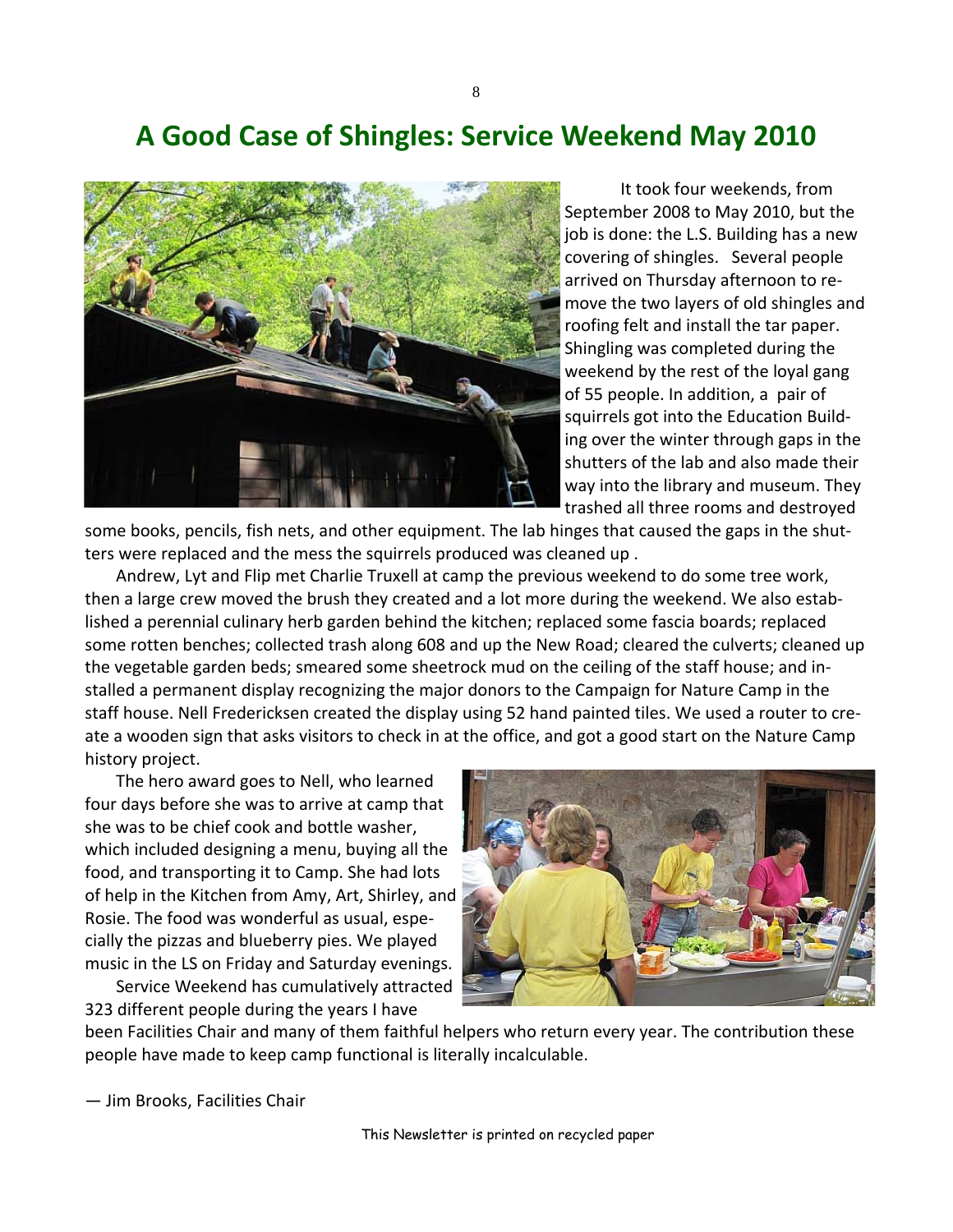#### **EARLY SPRING MAILING PROBLEMS**

Did you send in a contribution in early 2010? Has it not cleared your bank account?

If so, please contact the treasurer, Chuck Story.

We had a problem with our Post Office delivery in February‐March, and we've discovered, to our dismay, that some donors sent in contributions that never reached us. We apologize for the inconvenience and will work with you to resolve any problems this has caused.

Answer to Trivia question #3: 1953 was the first year candles were floated on the water at Nature Camp during closing ceremony. Mary Jane Gannaway Layne was a counselor that year and brought the tradition from another camp where she worked during the summer of 1952—the summer that Nature Camp was closed due to construction at the new Vesuvius site.

## <u>DDDDDDDDDDDDDDDDDDDDDDDDDDDDDD</u> **A Message from NCI:**

With each passing season, our gratitude toward the many garden clubs that continue to support Nature Camp grows. While many clubs directly sponsor Nature Campers each summer, others make contributions to the Nature Camp Foundation or to Nature Camp, Inc., through Philip Coulling, that allow us to offer scholarships to dozens of campers. These gifts and scholar‐ ships play a great role in Camp's at-capacity enrollment and financial stability – thank you!!

**ENENENENENE** In addition, several garden clubs periodically hold events which benefit Nature Camp. Once again, we extend our most sincere thanks to organizations that choose Nature Camp as the beneficiary of their efforts, and we would like to do what we can to help publicize any such upcoming events. If you would like to have your future event mentioned in "The Afterglow," please send details to Shirley Napps or Nell Fredericksen.

"Afterglow" readers in the Richmond area, mark your calendars for this fabulous event which recently came to our attention:

"Fashions with Flowers XIII" will be held Friday, Feb.18, 2011 at 10:00 am at Ginter Park Woman's Club, 3016 Seminary Ave., Richmond, VA 23227. This event includes a floral design demonstration by Mark Landa of Boulevard Flower Gardens, Fashions by Chico's Fashions, Inc., Lunch by Ginter Park Woman's Club, and a Silent Auction. The floral designs will be raffled. Tick‐ ets for the event are \$25, and you can reserve a spot by sending your check in that amount, made payable to Richmond Council of Garden Clubs, to Jane VanDenburgh, 6235 Madonna Road, Me‐ chanicsville, VA 23111 by Feb.11th.

<u>dra dar bar bar bar bar bar bar bar bar ba</u> This Newsletter is printed on recycled paper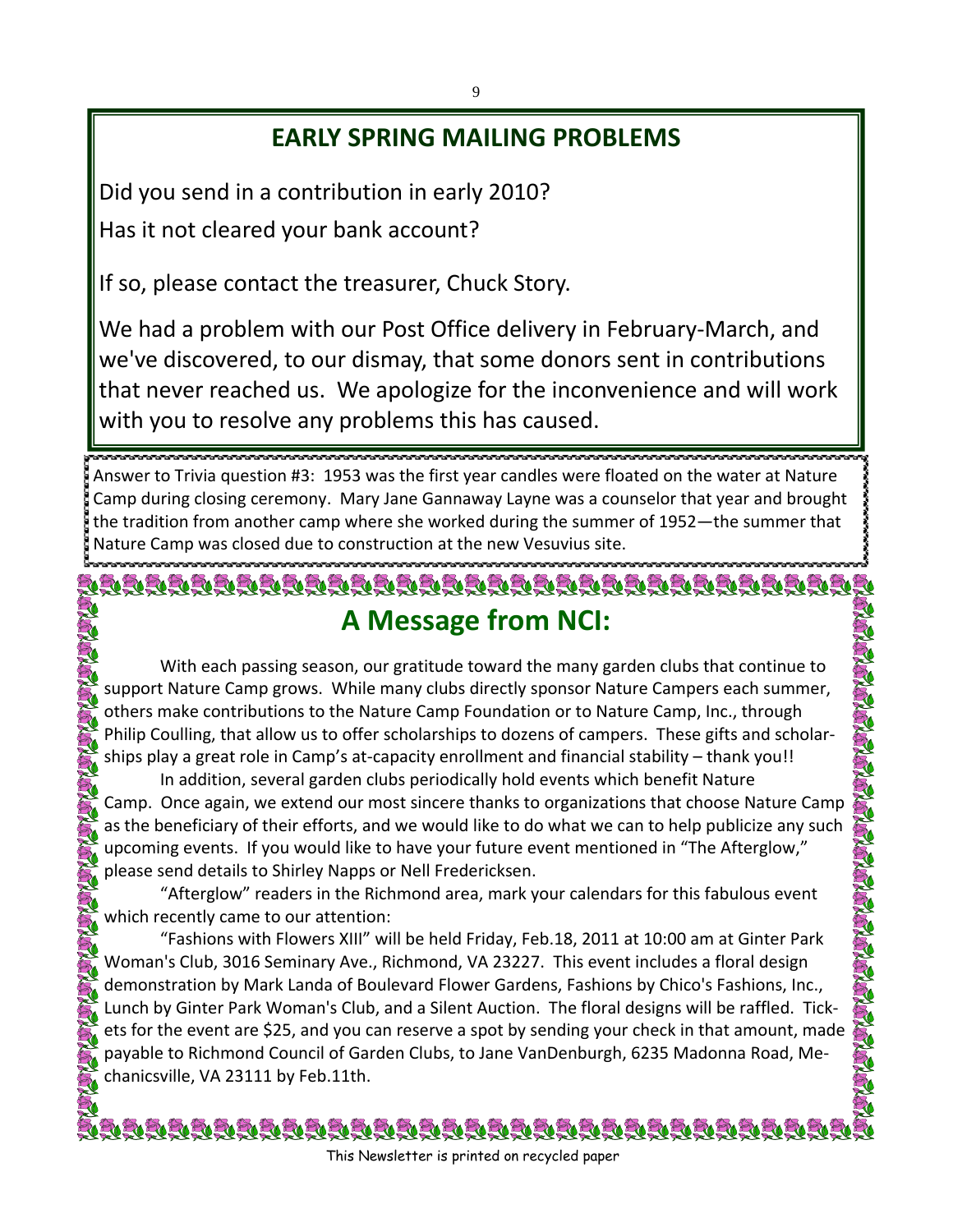#### **Proposed NCF Budget, 2010 Revisited**

There was an error in the budget figures published in the previous Afterglow. The correct 2010 Budget figures are:

**Income**

นี้

Contributions: \$50,000 Investments: \$5,500 Total Gross Income: \$55,500

#### **Expenses:**

Publications and Mailings: \$8,000 Service Committee: \$5,000 Special Projects: \$5,000 Camp Scholarships: \$2,000 Office Supplies: \$500 Professional Fees: \$500

#### **Fall Hike Planned**

The fourth annual Fall Hike Day will take place on Saturday, 16 October 2010. Paul Cabe, Leigh Ann Beavers, and Chris Chamberlin have once again generously and graciously agreed to provide a turkey dinner with all the trimmings (a vegetarian option will be available) to follow a day of hiking the ridges and valleys around Nature Camp. For the past three autumns, this event has drawn a delightfully broad cross‐section of the Nature Camp family — current and former campers, counselors, parents, and friends — together for a memorable time of recreation, fellowship, and enjoyment of the season's changing palette — and to raise funds for the Nature Camp Foundation. We will gather at camp at 10:00 AM and depart by 10:30; there will be several hikes of varying difficulty and length from which to choose. Bring your own lunch, snacks, water, etc. (squishies not provided). The cost is \$20 per person, or \$50 maximum per family; children 10 and under with a parent may eat for free. Please bring checks made payable to the Nature Camp Foundation. To reserve a space (and to request vegetarian fare) please e-mail director Flip Coulling at director@naturecamp.net by October 10. Note that no babysitting service will be available during the hikes. In the event of inclement or uncertain weather, call Flip or camp (540) 377‐2491 the morning of October 16 to see if hikes are still on (dinner will be in any event). We hope to see many of you there!

# 부 사 사 사 사  $\mathbb{E}_\mathbb{Q}^n$   $\mathbb{E}_\mathbb{Q}^n$   $\mathbb{E}_\mathbb{Q}^n$   $\mathbb{E}_\mathbb{Q}^n$   $\mathbb{E}_\mathbb{Q}^n$   $\mathbb{E}_\mathbb{Q}^n$   $\mathbb{E}_\mathbb{Q}^n$   $\mathbb{E}_\mathbb{Q}^n$   $\mathbb{E}_\mathbb{Q}^n$   $\mathbb{E}_\mathbb{Q}^n$   $\mathbb{E}_\mathbb{Q}^n$ **News of Friends**

**Tom and Ali Wieboldt** spent "two amazing weeks in Italy and France" in June. Tom was there for a botanical class in Switzerland, and Ali and daughter Elsa took the opportunity to tour the art Egelgelgelgelgel of Firenze and then joined Tom for visits in the towns of the Cinque Terre and a short drive into France.......**Betsy Bangley** has become a market gardener, selling produce from her large vegetable garden at a local farmer's market in western Pennsylvania. She and David hope to be in their new solar‐powered house before winter starts......**Phyllis Kline Appler** has also been gardening, working with her high school biology students and others on a community garden. **Cammie Hutton** says ัน<br>ผู้ that husband **Church Hutton** is now back in Iraq on his second tour with his engineer bridging com‐  $\frac{1}{2}$ pany, scheduled to return next summer. **Cuth Hutton** married Laura Jensen on July 10th, and both Ñ are now back at the Federicksburg Academy, where he teaches middle school science.

This Newsletter is printed on recycled paper